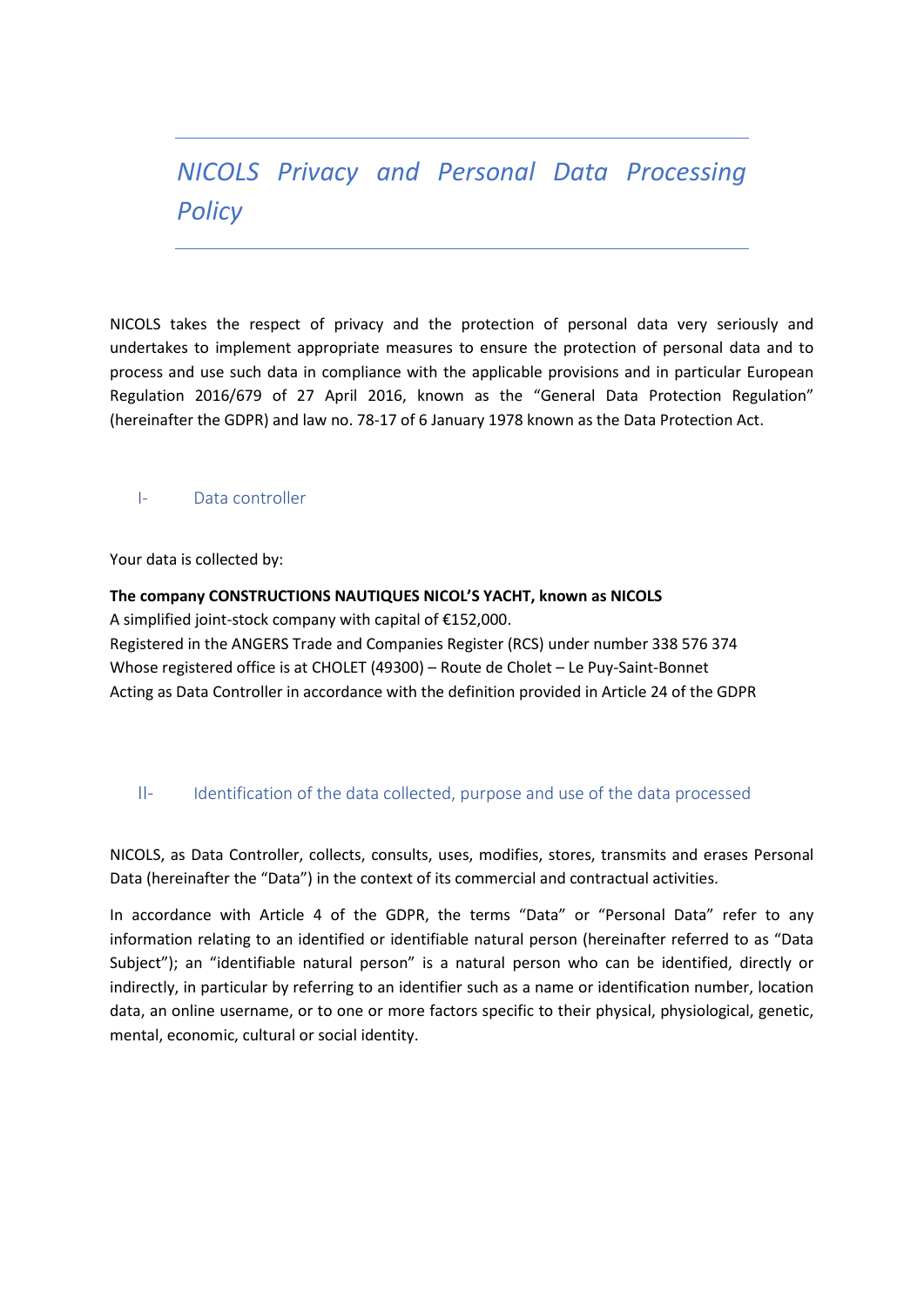Most of this data is collected directly from the Data Subject, when they:

- Create an account on the NICOLS site
- Make an enquiry on the NICOLS site
- Place an order on the NICOLS site
- Browse the NICOLS website and/or consult the products
- Participate in a game or contest
- Contact Customer Service
- Write a visible opinion/comment on the NICOLS site

Within the framework of the data collection activities mentioned above, NICOLS collects the following data:

- Identity data
- Contact data
- Invoicing data and payment terms
- The history of the contractual relationship
- A copy of the correspondence between the Data Subject and the reservation centre,
- If applicable, responses to surveys and questionnaires and comments/opinions,
- Technical information related to web browsing (e.g. IP address).

In order to better understand the data processing carried out by NICOLS, we inform the Data Subject that NICOLS may process their data for the following purposes:

#### **Processing related to management:**

- Contracts and customer accounts
- Invoicing and recovery

## **Processing related to customer relationship management:**

- Managing people's opinions on products, services or content
- Customer relationship monitoring such as satisfaction surveys
- The management of the loyalty programme within a legal entity or several legal entities
- Selecting customers and users to carry out loyalty-building and product testing actions

#### **Processing related to commercial prospecting and in particular:**

- The selection of people to carry out prospecting activities
- Conducting solicitation operations
- The organisation of competitions, or any promotional operation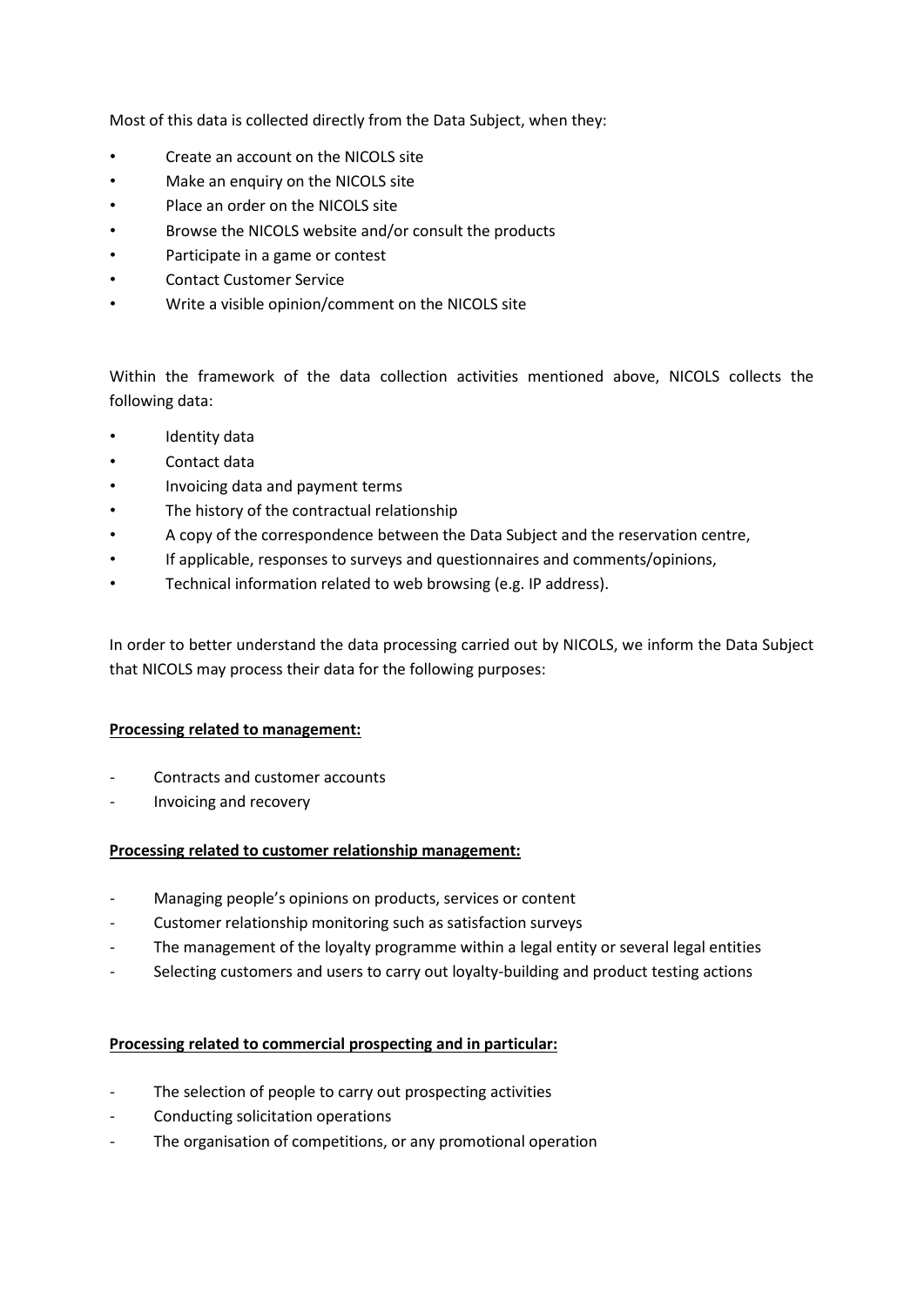## **Complaint management processing:**

- Managing complaints and after-sales service
- Processing of requests regarding rights of access, rectification, opposition, deletion, etc.
- Litigation management.

#### **Processing related to the management of commercial activity:**

- The selection of people to carry out studies and/or surveys
- The development of business statistics

## III- Hosting of Data

The Personal Data collected and processed by NICOLS is hosted in the European Union.

## IV- Destination of data collected

The data collected is processed only in the European Union.

## V- Conservation of data

Data is stored for a period appropriate to the purposes of the processing and in accordance with the legislation and regulations in force.

Customer data is retained during the contractual relationship, and may be retained for ten (10) years after the termination of the contractual relationship to meet accounting and tax obligations.

Individual prospect data may be retained for up to three (3) years after the last contact from the prospect.